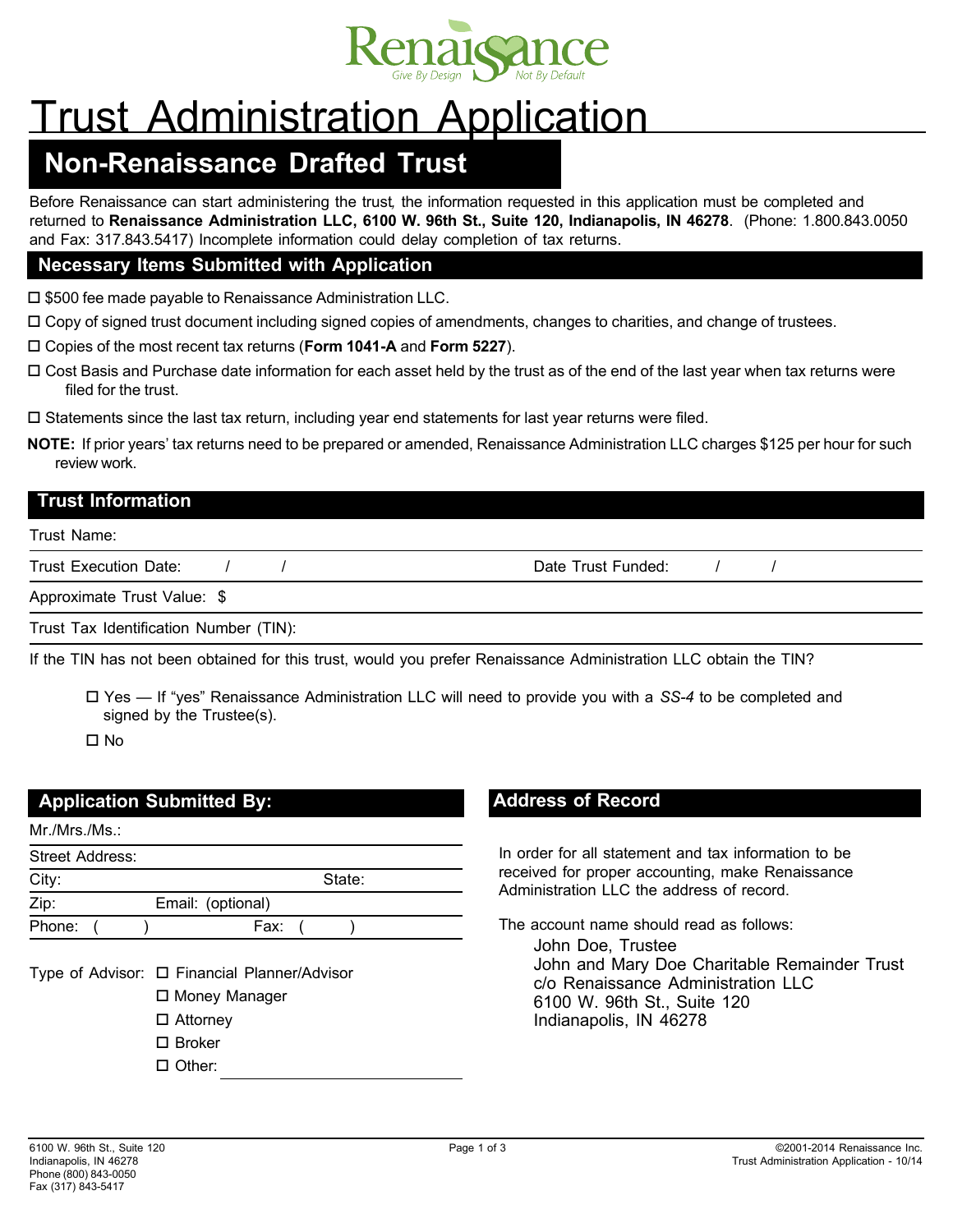### **Income Beneficiary "1" Income Beneficiary "2"**

| Mr./Mrs./Ms./Dr.           |                                                        |
|----------------------------|--------------------------------------------------------|
| <b>Street Address:</b>     |                                                        |
| City:                      | State:                                                 |
| $\overline{\mathsf{Zip:}}$ | Email (Optional):                                      |
| Home Phone:                |                                                        |
| Work Phone:                |                                                        |
| Fax:                       |                                                        |
| Birth Date:                |                                                        |
| SSN:                       |                                                        |
|                            | Is this Income Beneficiary also the Donor and Trustee? |

Yes  $\Box$  No (see section below)

### **Successor Income Beneficiary "1" Successor Income Beneficiary "2"**

| Mr./Mrs./Ms./Dr.          |        |
|---------------------------|--------|
| <b>Street Address:</b>    |        |
| City:                     | State: |
| Zip:<br>Email (Optional): |        |
| Home Phone:               |        |
| Work Phone:               |        |
| Fax:                      |        |
| Birth Date:               |        |
| SSN:                      |        |
|                           |        |

#### **If "No" Complete this Section If "No" Complete this Section**

### **Donor "1" Donor "2"**

 $\mathsf{L}$ 

| Mr./Mrs./Ms./Dr.       |                   |
|------------------------|-------------------|
| <b>Street Address:</b> |                   |
| City:                  | State:            |
| Zip:                   | Email (Optional): |
| Home Phone:            |                   |
| Work Phone:            |                   |
| Fax:                   |                   |
| <b>Birth Date:</b>     |                   |
| SSN:                   |                   |
|                        |                   |

### **Current Primary Trustee "1" Current Primary Trustee "2"**

| Mr./Mrs./Ms./Dr. |                   |
|------------------|-------------------|
| Street Address:  |                   |
| City:            | State:            |
| Zip:             | Email (Optional): |
| Home Phone: (    |                   |
| Work Phone: (    |                   |
| Fax:             |                   |

| Mr./Mrs./Ms./Dr.       |                   |
|------------------------|-------------------|
| <b>Street Address:</b> |                   |
| City:                  | State:            |
| Zip:                   | Email (Optional): |
| Home Phone:            |                   |
| Work Phone:            |                   |
| Fax:                   |                   |
| Birth Date:            |                   |
| SSN:                   |                   |
|                        |                   |

**Is this Income Beneficiary also the Donor and Trustee? Yes No (see section below)**

|  |  |  |  |  |  | Mr./Mrs./Ms./Dr. |  |
|--|--|--|--|--|--|------------------|--|
|--|--|--|--|--|--|------------------|--|

| <b>Street Address:</b> |                   |
|------------------------|-------------------|
| City:                  | State:            |
| Zip:                   | Email (Optional): |
| Home Phone: (          |                   |
| Work Phone: (          |                   |
| Fax: (                 |                   |
| Birth Date:            |                   |
| SSN:                   |                   |
|                        |                   |

| Donor "2"         |  |
|-------------------|--|
| $Mr/Mr$ c $Mc/Mr$ |  |

| . ا <sup>ل</sup> ا /.1۷۱۵. 1۷۱۵. ۱۷۱۱ |                   |
|---------------------------------------|-------------------|
| Street Address:                       |                   |
| City:                                 | State:            |
| Zip:                                  | Email (Optional): |
| Home Phone:                           |                   |
| Work Phone:                           |                   |
| Fax:                                  |                   |
| Birth Date:                           |                   |
| SSN:                                  |                   |
|                                       |                   |

| Mr./Mrs./Ms./Dr.       |                   |
|------------------------|-------------------|
| <b>Street Address:</b> |                   |
| City:                  | State:            |
| Zip:                   | Email (Optional): |
| Home Phone:            |                   |
| Work Phone:            |                   |
| Fax:                   |                   |